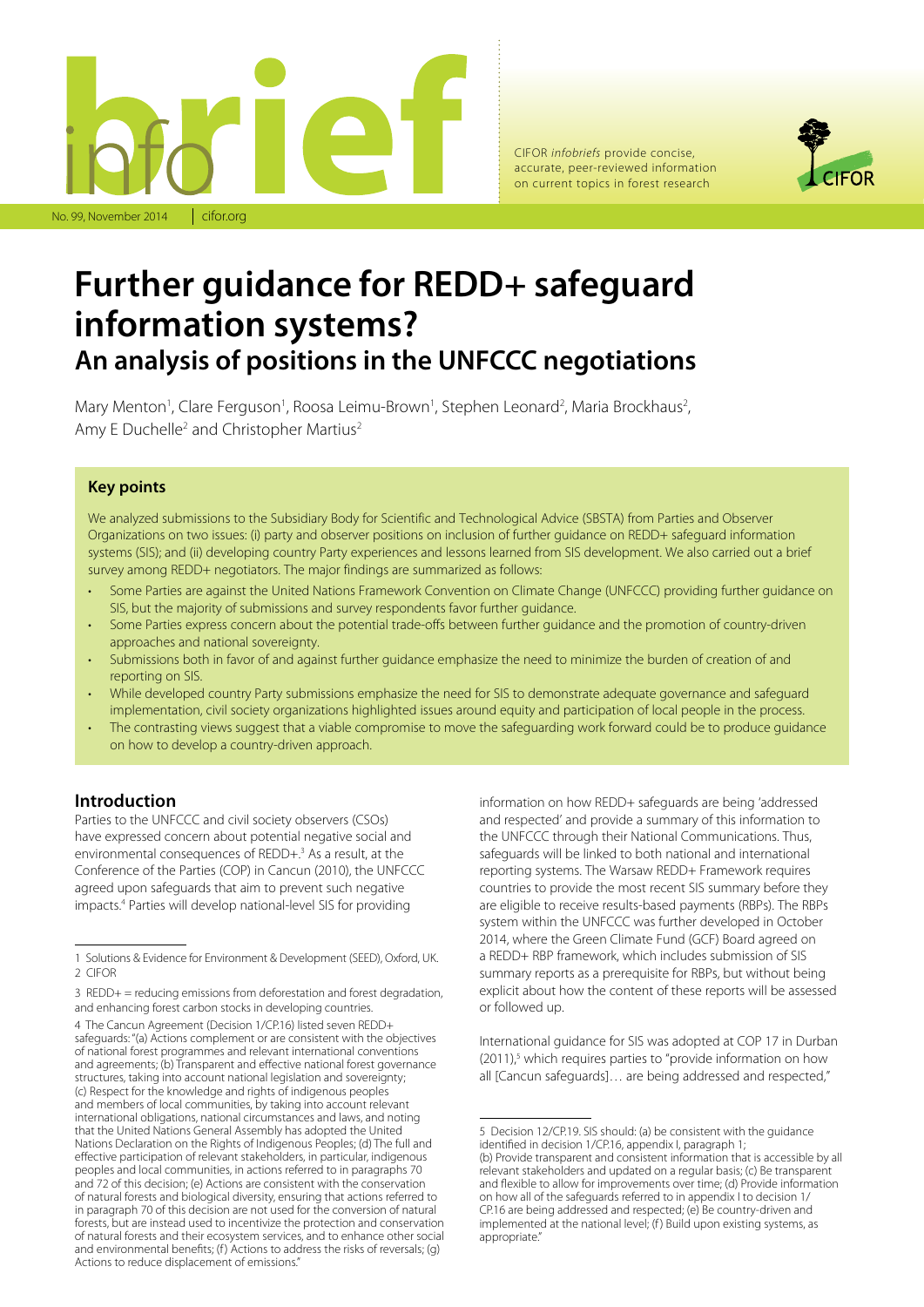

but does not provide details on the types of evidence that countries might use to show this or the ways in which such evidence should be collected, verified or reported. It states that the SIS should be "country-driven" but does not clarify how this will be achieved. A number of Parties and CSOs have expressed concerns about the adequacy of this guidance (e.g. RSWG 2014). Provision of further guidance on SIS has been suggested as a key to overcoming the challenges related to developing and implementing SIS (Jagger et al. 2012); however, at the country level, progress toward building national REDD+ safeguards and SIS varies (Jagger et al. 2014). Initiatives have arisen that support governments in their development of SIS and planning for implementation on the ground, for example, the Climate, Community & Biodiversity Alliance (CCBA) and CARE International have developed the REDD+ Social and Environmental Safeguards (SES) Initiative working with national and subnational governments in 13 countries<sup>6</sup> and creating guidelines for a 10-step country-led process for developing SIS (REDD+SES 2012). The United Nations Collaborative Programme on Reducing Emissions from Deforestation and Forest Degradation in Developing Countries (UN-REDD) has developed the Country Approach to Safeguards Tool (CAST)<sup>7</sup> and made suggestions for country-led SIS (Peskett and Todd 2013).

In Durban, the UNFCCC made a formal request to the SBSTA to "consider the need for further guidance to ensure transparency, consistency, comprehensiveness and effectiveness when

informing on how all safeguards are addressed and respected." The issue of further guidance for SIS was not resolved in 2012 and 2013, but will be considered by the SBSTA in Lima at COP 20.

In anticipation of the Lima meeting, the SBSTA made two calls for submissions: (i) Party and observer positions regarding inclusion of further guidance on REDD+ SIS; and (ii) developing country Party experiences and lessons learned from SIS development. In this infobrief, we analyze the submissions received by the SBSTA and the issues and concerns they raise. We also report on the results of an online survey in which we invited country delegates with experience in the UNFCCCC negotiations to respond regarding further guidance on SIS.<sup>8</sup> In addition, we assess the treatment of safeguards in Emissions Reduction Program Idea Notes (ER-PINs) that were submitted to the Forest Carbon Partnership Facility (FCPF). Based on these data and early experiences with national-level development of SIS, described in the submissions and elsewhere, we outline the areas of convergence around the types of guidance needed and options for such guidance.

# **Positions regarding inclusion of further guidance on REDD+ safeguards information systems**

The SBSTA received 21 submissions, 9 from Parties,10 from CSOs and 2 from intergovernmental organizations (IGOs) (see Table 1). The Secretariat to the Convention on Biological Diversity

#### **Table 1. Submissions to the SBSTA on safeguard information systems**

| <b>Submission party/observer</b>                                                                                                                       | <b>Abbreviation</b> | <b>Signatories</b><br>with separate<br>submissions | <b>Further</b><br>guidance?<br>Yes / No |
|--------------------------------------------------------------------------------------------------------------------------------------------------------|---------------------|----------------------------------------------------|-----------------------------------------|
| <b>Countries</b>                                                                                                                                       |                     |                                                    |                                         |
| ASEAN (Brunei Darussalam, Cambodia, Indonesia, Lao Peoples<br>Democratic Republic, Malaysia, Myanmar, Philippines, Singapore,<br>Thailand and Vietnam) | <b>ASEAN</b>        | Malaysia                                           | Unclear                                 |
| <b>Bolivia</b>                                                                                                                                         |                     |                                                    | Yes                                     |
| <b>Central Africa Forests Commission</b>                                                                                                               | <b>COMIFAC</b>      |                                                    | Yes                                     |
| Ecuador                                                                                                                                                |                     |                                                    | <b>No</b>                               |
| <b>European Union</b>                                                                                                                                  | <b>EU</b>           |                                                    | Unclear                                 |
| Malaysia                                                                                                                                               |                     |                                                    | Unclear                                 |
| Mexico                                                                                                                                                 |                     |                                                    | <b>No</b>                               |
| Norway                                                                                                                                                 |                     |                                                    | Yes                                     |
| <b>USA</b>                                                                                                                                             |                     |                                                    | Unclear                                 |
| <b>Civil Society Organizations</b>                                                                                                                     |                     |                                                    |                                         |
| Asia Indigenous Peoples Pact                                                                                                                           | <b>AIPP</b>         |                                                    | Yes                                     |
| <b>Climate Action Network</b>                                                                                                                          | <b>CAN</b>          |                                                    | Yes                                     |

<sup>6</sup> Including state- or province-level governments in Brazil, Indonesia, Peru and Mexico.

<sup>7</sup> CAST is an Excel-based, interactive tool for countries "to plan and review the development of their approaches to REDD+ safeguards." See http://www.un-redd.org/Multiple\_Benefits/CAST/tabid/133448/Default. aspx

<sup>8</sup> An electronic invitation to participate was sent to delegates from 76 Parties. We received 18 responses, of which 6 reported to be from developed and 11 from developing countries, including 5 from least-developed countries. Ten respondents listed their country name, while the remainder chose not to disclose this information. The low response rate means that the results must be taken as supplementary information and not conclusive representations of the general trends in Party positions regarding further guidance.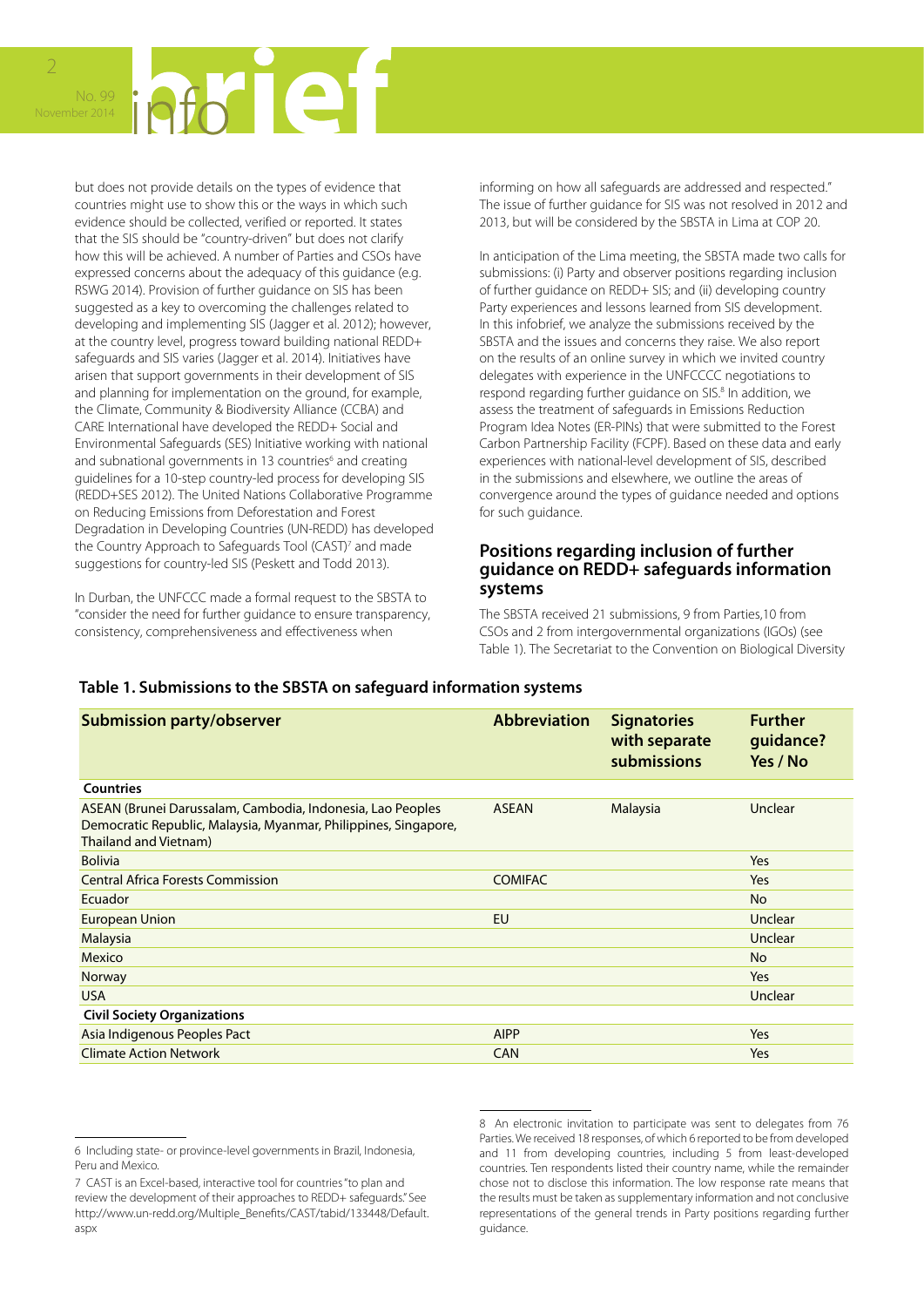

| Conservation International, Environmental Defense Fund, National<br>Wildlife Federation, Rainforest Alliance, The Nature Conservancy,<br>Union of Concerned Scientists, World Vision International | CI-led group    |                                                                      | <b>Yes</b> |
|----------------------------------------------------------------------------------------------------------------------------------------------------------------------------------------------------|-----------------|----------------------------------------------------------------------|------------|
| Coordinator of Indigenous Organizations of the Amazon Basin                                                                                                                                        | <b>COICA</b>    |                                                                      | <b>Yes</b> |
| Indigenous Peoples' International Centre for Policy Research and<br>Education                                                                                                                      | <b>Tebtebba</b> |                                                                      | Yes        |
| Institute for Global Environmental Strategies                                                                                                                                                      | <b>IGES</b>     |                                                                      | <b>Yes</b> |
| REDD+ Safeguards Working Group                                                                                                                                                                     | <b>RSWG</b>     | AIPP, COICA,<br>Tebtebba, TI                                         | Yes        |
| <b>Transparency International</b>                                                                                                                                                                  | TI              |                                                                      | Yes        |
| Tri-Caucus: Joint Submission by the Accra Caucus, International<br>Indigenous Peoples' Forum on Climate Change (IIPFCC), and REDD+<br>Safeguards Working Group1                                    | $T-C$           | RSWG, World Vision<br>International (as part<br>of the ACCRA caucus) | <b>Yes</b> |
| <b>WWF</b>                                                                                                                                                                                         | <b>WWF</b>      |                                                                      | Yes        |
| Intergovernmental Organizations                                                                                                                                                                    |                 |                                                                      |            |
| The Center for People and Forests                                                                                                                                                                  | <b>RECOFTC</b>  |                                                                      | Yes        |
| <b>Convention on Biological Diversity</b>                                                                                                                                                          | <b>CBD</b>      |                                                                      | Yes        |
|                                                                                                                                                                                                    |                 |                                                                      |            |

(CBD) also submitted an item from the agenda for CBD COP 12: 'National Level Synergies between REDD+ and National Biodiversity Strategies and Action Plans'.

The most detailed CSO submission is from the REDD+ Safeguards Working Group (RSWG), which is supported by 47 signatory organizations. Four RSWG signatories also made submissions in their own names: the Asia Indigenous Peoples Pact (AIPP), Coordinator of Indigenous Organizations of the Amazon Basin (COICA), Transparency International (TI) and Indigenous Peoples' International Centre for Policy Research and Education (Tebtebba). The RSWG and World Vision International also participated in a Tri-Caucus (T-C) submission,<sup>9</sup> and Malaysia made its own submission, although a member of the Association of Southeast Asian Nations (ASEAN). Consequently the views of these organizations are represented twice in Annex 1.

Commission des Forêts d'Afrique Centrale, COMIFAC) are strongly in favor, and the remaining three (EU, USA and ASEAN) imply stances in favor of further guidance without explicitly stating so. For example, the EU states that "further guidance could be supported." The civil society submissions are all strongly in favor of further guidance for SIS. The RSWG express the view that "the frequency of reporting on how safeguards are being addressed and respected is insufficient." The T-C considers that "the Cancun safeguards were only the first step" and further guidance on SIS is required to ensure safeguards are operationalized on the ground.

As illustrated in Figure 1, the survey results also support the perception among country delegates of the need for further guidance on SIS. Only 2 of the 11 developing country respondents strongly disagree that the UNFCCC should provide further guidance on SIS. Half of the developed country



#### **Figure 1. Delegates' online survey responses on the need for further guidance from UNFCCC (developed = developed countries; developing = developing countries; unknown = respondent did not disclose his country provenience)**

Two Parties (Ecuador and Mexico) are strongly against further guidance, arguing that: "Guidance already provided in Decision 12/CP.17 and in the Warsaw Framework, as well as requirements for obtaining results-based finance, are already adequate" (Mexico submission). A third (Malaysia) focuses its submission on concerns about further guidance. Three Parties (Norway, Bolivia and the

respondents agree with further guidance, while the other half neither agree nor disagree. Two additional unknown respondents also agree with the need for further guidance.

# Reasons for and against further guidance

In the sections that follow, we outline some of the key themes in the discourse for and against guidance. Table 2 provides a summary of these positions as identified in the submissions.

<sup>9</sup> The Tri-Caucus was formed in 2014 and is made up of the RSWG, the Accra Caucus and the Indigenous Peoples Caucus.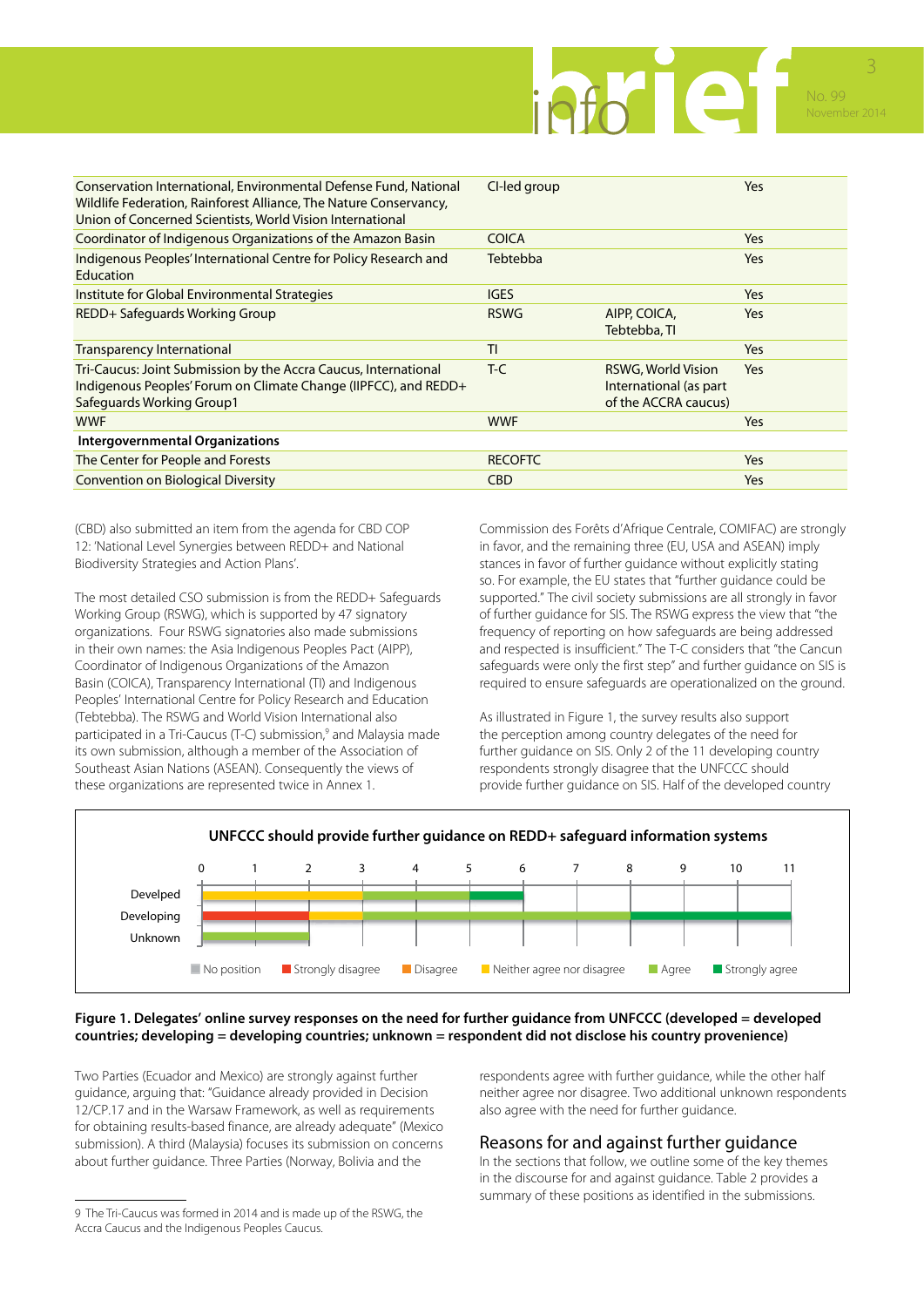

# **Table 2. Summary of submissions for and against further guidance for SIS (acronyms are explained in Table 1)**

| In favor of further guidance - Basis                                                                                                                                      | <b>Developing</b><br>country        | <b>Developed</b><br>country        | <b>CSO/IGO</b>                                                                 |
|---------------------------------------------------------------------------------------------------------------------------------------------------------------------------|-------------------------------------|------------------------------------|--------------------------------------------------------------------------------|
| As a means to assess implementation of safeguards                                                                                                                         |                                     | <b>EU</b>                          | AIPP, CI-led group, RECOFTC,<br>T-C, TI, WWF                                   |
| To provide feedback on the impact of REDD+ activities                                                                                                                     |                                     |                                    | RECOFTC, T-C, TI, WWF                                                          |
| To increase equity in REDD+ implementation                                                                                                                                | <b>Bolivia</b>                      | <b>USA</b>                         | AIPP, CAN, CI-led group, RSWG,<br>RECOFTC, T-C, Tebtebba, TI,<br><b>WWF</b>    |
| To increase effectiveness of safeguards implementation                                                                                                                    | ASEAN,<br><b>COMIFAC</b>            | Norway, USA                        | AIPP, CAN, CI-led group, COICA,<br>IGES, REFOCTC, RSWG, T-C, TI,<br><b>WWF</b> |
| To increase transparency                                                                                                                                                  | <b>COMIFAC</b>                      | Norway                             | CAN, RSWG, TI, WWF                                                             |
| To simplify the burden of reporting by providing clear<br>guidance on the information and reporting requirements                                                          | <b>COMIFAC</b>                      | <b>EU</b>                          | CAN, RECOFTC, RSWG, WWF                                                        |
| To assist countries to make the most of synergies with<br>reporting for other agreements and standards                                                                    | <b>COMIFAC</b>                      | <b>EU</b>                          | CAN, CI-led group, RSWG,<br>RECOFTC.                                           |
| To increase opportunities for REDD+ success by reassuring<br>investors and increasing capacity                                                                            | <b>COMIFAC</b>                      | Norway, USA                        | CAN, CI led group, RSWG                                                        |
| <b>Against Further Guidance - Basis</b>                                                                                                                                   | <b>Developing</b><br><b>Country</b> | <b>Developed</b><br><b>Country</b> | <b>CSO/IGO</b>                                                                 |
| It would compromise the need to simplify the burden of<br>reporting                                                                                                       | Ecuador                             |                                    |                                                                                |
| Further guidance disregards the need for local specificity:<br>the type of information provided as evidence will depend<br>on the national circumstances and capabilities | Ecuador.<br>Malaysia                |                                    |                                                                                |
| Guidance provided in Decision 12/CP.17 and in the Warsaw<br>Framework, and requirements for obtaining RBPs are<br>already adequate                                        | Ecuador, Mexico                     |                                    |                                                                                |

There are four main groups of positions on further guidance : (i) Parties and CSO/IGOs who argue that the current guidance is inadequate and further guidance would streamline the process and facilitate more efficient and effective SIS implementation and reporting, and thus increase financing opportunities; (ii) CSO/IGOs who support further guidance and focus almost exclusively on its role in ensuring equity and the protection of local peoples' rights and their participation in the process; (iii) REDD+ eligible countries who argue that further guidance compromises national sovereignty and countrydriven processes and will further burden the process of SIS implementation and reporting; and (iv) Parties and CSO/IGOs that address both the costs and benefits of further guidance and either do not explicitly support or oppose it, or call for further guidance that facilitates country-driven processes and lessens bureaucracy.

# Country-driven processes versus comparability of SIS

The submissions give the sense of a perceived trade-off between the potential for further guidance to allow for comparability of country implementation and the risk that further guidance would compromise country-driven and nationally relevant processes. Three of the civil society submissions (T-C, RSWG and Climate Action Network, CAN) call for consistency between reporting requirements that would allow for comparability amongst countries. However, two (RSWG and WWF) also make reference to the need for flexibility to adapt SIS to national realities and capacities. The RSWG submission proposes that "additional guidance will assist countries that lack the technical and financial capacities to implement the safeguards by providing a clear and indicative structure identifying elements for their summaries of information."

The Center for People and Forests (RECOFTC) recognizes "the sovereign right of states to establish SIS appropriate for their national context and capacities." The RSWG submission asserts that "a fundamental building block of the summary of information should be an explanation of how the reporting country understands or interprets each of the safeguards according to its national context."

The Party submissions emphasize the need for nationally adapted and country-driven processes, particularly by those countries opposed to further guidance. Ecuador and Mexico express the view that the current guidance is sufficient to determine at the national level how to implement safeguards and build the SIS considering specific contexts and circumstances. According to Ecuador, "the use of a one-size-fits-all tool—or approach—for providing information on how safeguards are being addressed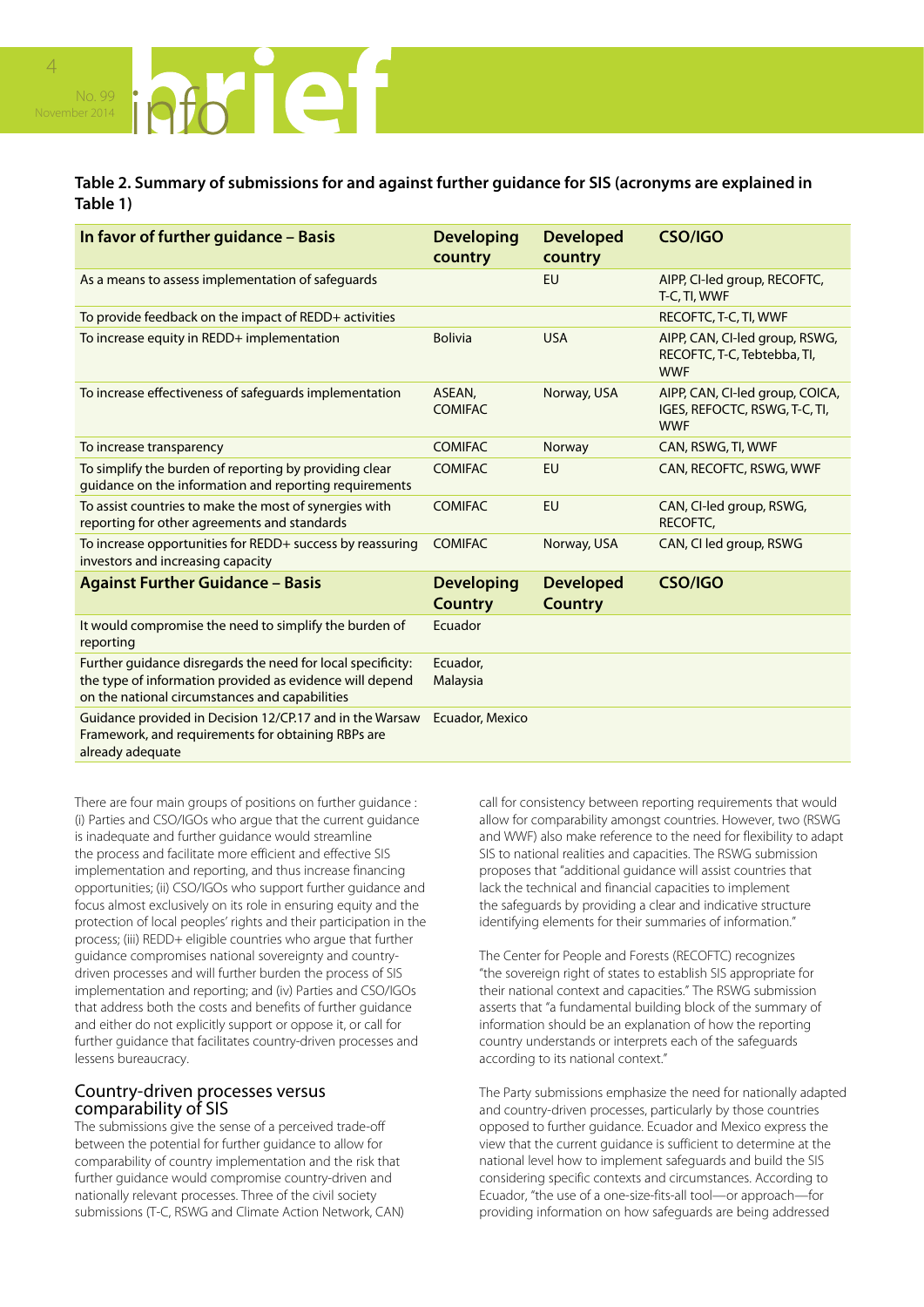



#### **Figure 2. Delegates' online survey responses on guidance, national circumstances and comparability**

and respected, presents as a significant challenge." Ecuador reiterates throughout their submission the importance of SIS being "country-driven". Malaysia, while refraining from comment on the question of whether further guidance was needed, also emphasizes that "the information provided should be country driven" and "based on the national circumstance and capabilities of a country."

As illustrated in Figure 2, most survey respondents (11) agree that further guidance would compromise countries' ability to adapt to national circumstance. Of the six that disagree, two are from developed countries and four from developing countries. On the question as to whether further guidance would enhance comparability among countries, the survey highlights that about half of respondents (10) are in agreement, five neither agree nor disagree and only three disagree.

In the open-ended response section, one developed country survey respondent states: "The purpose of reporting on how the REDD+ safeguards are being addressed and respected is not to compare countries' performance but rather as a means for a country to describe how they are doing so, and demonstrating consistency with the principle of transparency."

# Simplifying the reporting process

Further guidance is outlined by some submissions as a means to simplify the reporting process, whereas others argue that it would bring additional burden. The EU notes in its submission that it is important to keep the reporting burden as low as possible to facilitate broad country participation. WWF considers "that further guidance on safeguards should be supportive of developing countries' efforts to implement REDD+, not a burden." Submissions that argue against further guidance expect that it would increase the burden of reporting and not achieve the goal of streamlining the process. Norway suggests a stepwise

approach to SIS, on the consideration that developing country Parties could provide information according to their stage of REDD+ implementation.

The vast majority of survey respondents agree that further guidance would streamline the reporting process, but two developing country respondents disagree. On the question as to whether further guidance would make it easier to provide information on safeguards implementation, most respondents to the survey are in agreement, again with only two Parties in disagreement (Figure 3).

One least developed country (LDC) survey respondent states, "It would be better if countries could be supported to build the SIS using the guidance already available instead of making SIS more complicated to the extent of making [it] a REDD+ barrier."

# Increasing investor confidence and financing opportunities

Some submissions argue that further guidance could increase investor confidence and thus increase access to financing opportunities. Four Party submissions,<sup>10</sup> four CSO submissions<sup>11</sup> and the CBD emphasize that SIS are a prerequisite for countries to receive results-based payments. Six submissions<sup>12</sup> go further to mention the value of guidance in ensuring that strong evidence of compliance with safeguards is provided to reassure potential REDD+ investors, thereby increasing opportunities to receive REDD+ finance. Norway, one of the major REDD+ donors, argues that "being able to provide information on how these safeguards are addressed and respected will increase the confidence of

<sup>10</sup> COMIFAC, Ecuador, Norway, USA.

<sup>11</sup> AIPP, TI, RSWG, WWF.

<sup>12</sup> CAN, CI-led group, COMIFAC, Norway, RSWG, USA.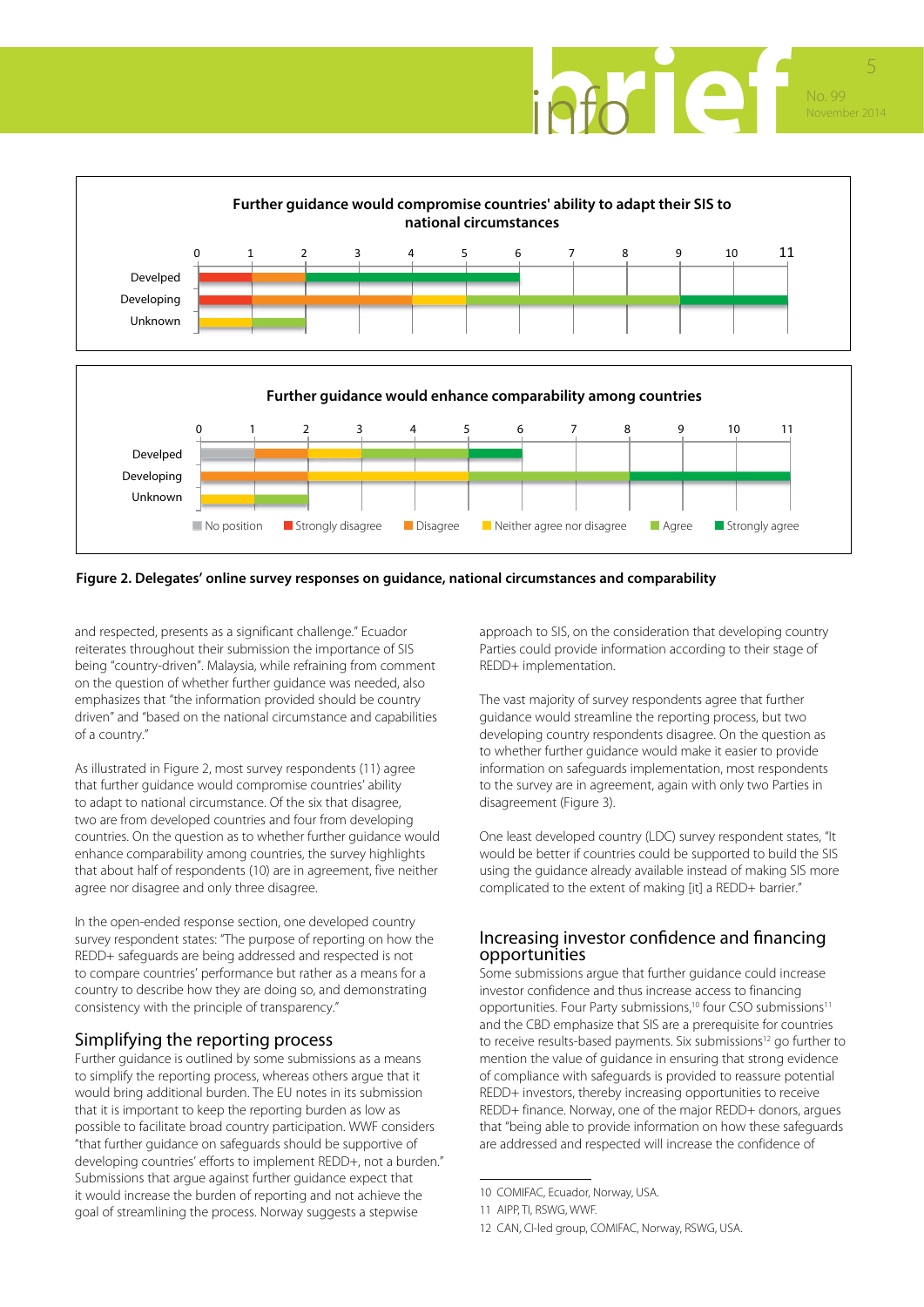









**Figure 4. Delegates' online survey responses on guidance and finance**

the international community in REDD+ and thereby help attract long‐term investments and payments for performance." The USA makes the point that "it is likely that programs with good, quality, transparent information on safeguards will attract better funding."

Five of the developing country survey respondents agree with the assertion that further guidance would improve access to financing opportunities but four disagree. In contrast, most (five) of the developed country respondents agree (Figure 4).

# Alignment of REDD+ SIS with other safeguards and reporting systems

Although the Cancun safeguards were agreed upon in 2010, the different safeguards systems that exist for REDD+ are still not aligned and some do not align fully with the Cancun safeguards (Roe et al. 2013). Six submissions<sup>13</sup> highlight the need to reconcile the different safeguards and reporting requirements of funders and conventions. These include mention of the Cancun safeguards, World Bank safeguards and REDD+ SES, as well as

reporting requirements for the Convention on International Trade in Endangered Species (CITES), the Aichi Targets of the CBD<sup>14</sup> and the EU Forest Law Enforcement Governance and Trade (FLEGT). More recently, the GCF has agreed on interim standards that are also not aligned with the Cancun safeguards despite there now being a GCF RBP Framework in place.

It is important to note that what is classified as a safeguard under REDD+ is often equivalent or similar to social and environmental indicators in other reporting systems, and there is much overlap in the evidence countries could provide. The RSWG submission quotes an earlier statement by Ecuador that "the complex and confusing international support with multiple safeguard approaches" represents a challenge.<sup>15</sup> The EU state that they "would be in favour of harmonising safeguard requirements and working towards developing ultimately a common framework, which would allow for the collection and harmonisation of the

<sup>14</sup> See discussion in Miles et al. (2013).

<sup>15</sup> Quoted by RSWG, original text from Durbin et al. (2014).

<sup>13</sup> CAN, COMIFAC, CI-led group, EU, RECOFTC, RSWG.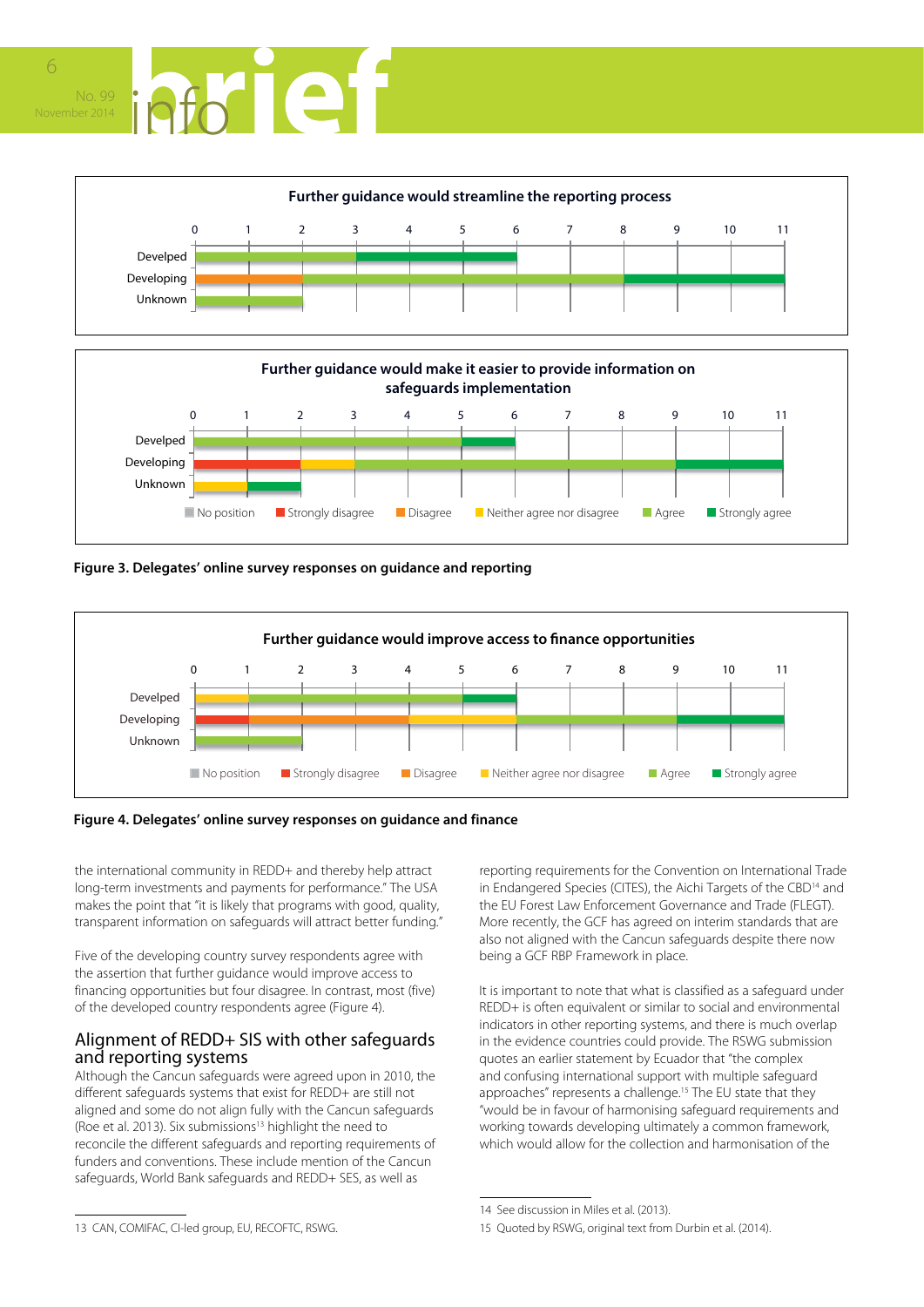

information requirements in a simple, easily accessible and transparent manner."

For example, it is intended that the World Bank's safeguards concerning the emission reduction prograxms supported by the FCPF Carbon Fund promote and support the UNFCCC safequards for REDD+.<sup>16</sup> Nine countries<sup>17</sup> have now submitted their ER-PINs to the FCPF, presenting their plans for national emission reduction programs. Parties are expected to incorporate Strategic Environmental and Social Assessment (SESA) outputs and/or outcomes into their proposed emission reduction programs. Parties should address likely gaps or issues regarding compliance of the proposed emission reduction program activities with applicable safeguard standards, including the UNFCCC safeguards.

Our analysis of the ER-PINs shows that safeguards are mentioned in all of them, and SIS in all but one. The extent to which safeguards are considered and discussed varies substantially. Five of the ER-PINs directly refer to the UNFCCC Cancun Agreement, two (Peru and Republic of the Congo), present detailed time and budget plans for safeguards and SIS, and two (Mexico and Chile) emphasize the need for safeguards and SIS to meet national and international requirements and to fit into the country's legal framework.

Respondents to the survey are divided on this subject. For developing country respondents, 9 of 11 agree that safeguards should be aligned and 2 disagree. On the other hand, only two of the developed country respondents agree, with half stating they neither agree nor disagree (Figure 5).

processes, governance systems that promote transparency and protect local communities' and indigenous peoples' rights and traditional systems) or the rationale against further guidance (e.g. national sovereignty).

The CBD, nine CSOs and four of the Parties<sup>18</sup> all highlight the importance of transparency within SIS but not specifically as a justification for further guidance. Four CSOs<sup>19</sup> and two Parties (Norway and COMIFAC) argue that further guidance is a means to ensure transparency. According to both COMIFAC and WWF "there is no guidance on how to actually meet the SIS requirements of transparency, consistency, effectiveness and comprehensiveness."

Four Parties and ten CSO/IGOs<sup>20</sup> argue for further guidance as a means to increase the effectiveness of safeguard implementation. Seven submissions<sup>21</sup> mention the importance of strong guidance as a means to ensure that SIS reporting works well in order to check on implementation of safeguards.

Thirteen of the submissions mention the concept of equity.<sup>22</sup> Nine CSO/IGOs and two Parties<sup>23</sup> mention supporting further guidance as a means to improve the equity of REDD+. Eight<sup>24</sup> of the 11 proguidance CSO/IGO submissions emphasize local and indigenous peoples: their rights, laws and knowledge should be taken into account and they should have full participation in implementing, monitoring and reporting of safeguards and SIS. RECOFTC warns that if "key stakeholders to whom the safeguards relate are not closely involved in the design, implementation, monitoring and reporting of SIS, there is strong likelihood that such SIS will not





# Transparent, equitable and effective implementation

The themes of transparency, equity and effectiveness, both in terms of REDD+ implementation and the SIS process itself, underpin many of the arguments put forth in the submissions. Although not emphasized directly as a rationale for further guidance in some submissions, the themes of equity, transparency and effectiveness are reflected in the discourse surrounding the types of guidance (see guidance section below) that they argue should be included (e.g. participatory

be effective and will not respond to the spirit in which it was proposed."

<sup>16</sup> FCPF Facility Management Team (FMT) Note CF-2013-3.

<sup>17</sup> Chile, Costa Rica, the Democratic Republic of the Congo, Ghana, Mexico, Nepal, Peru, the Republic of the Congo and Vietnam.

<sup>18</sup> AIPP, CAN, CI-led group, COICA, the Institute for Global Environmental Strategies (IGES), RSWG, Tebtebba, TI, WWF, EU, Malaysia, Mexico and USA. 19 CAN, TI, RSWG and WWF.

<sup>20</sup> ASEAN, COMIFAC, Norway, USA, AIPP, CAN, CI-led group, COICA, IGES, REFOCTC, RSWG, T-C, TI, WWF.

<sup>21</sup> AIPP, CI-led group, EU, RECOFTC, T-C, TI, WWF.

<sup>22</sup> AIPP, Bolivia, CAN, CBD, COICA, COMIFAC, EU, IGES, RECOFTC, RSWG, T-C, Tebtebba, WWF.

<sup>23</sup> AIPP, CAN, CI-led group, COMIFAC, EU, RECOFTC, RSWG, T-C, Tebtebba, TI, WWF.

<sup>24</sup> AIPP, COICA, CI-led group, IGES, RSWG, RECOFTC, Tebtebba, WWF.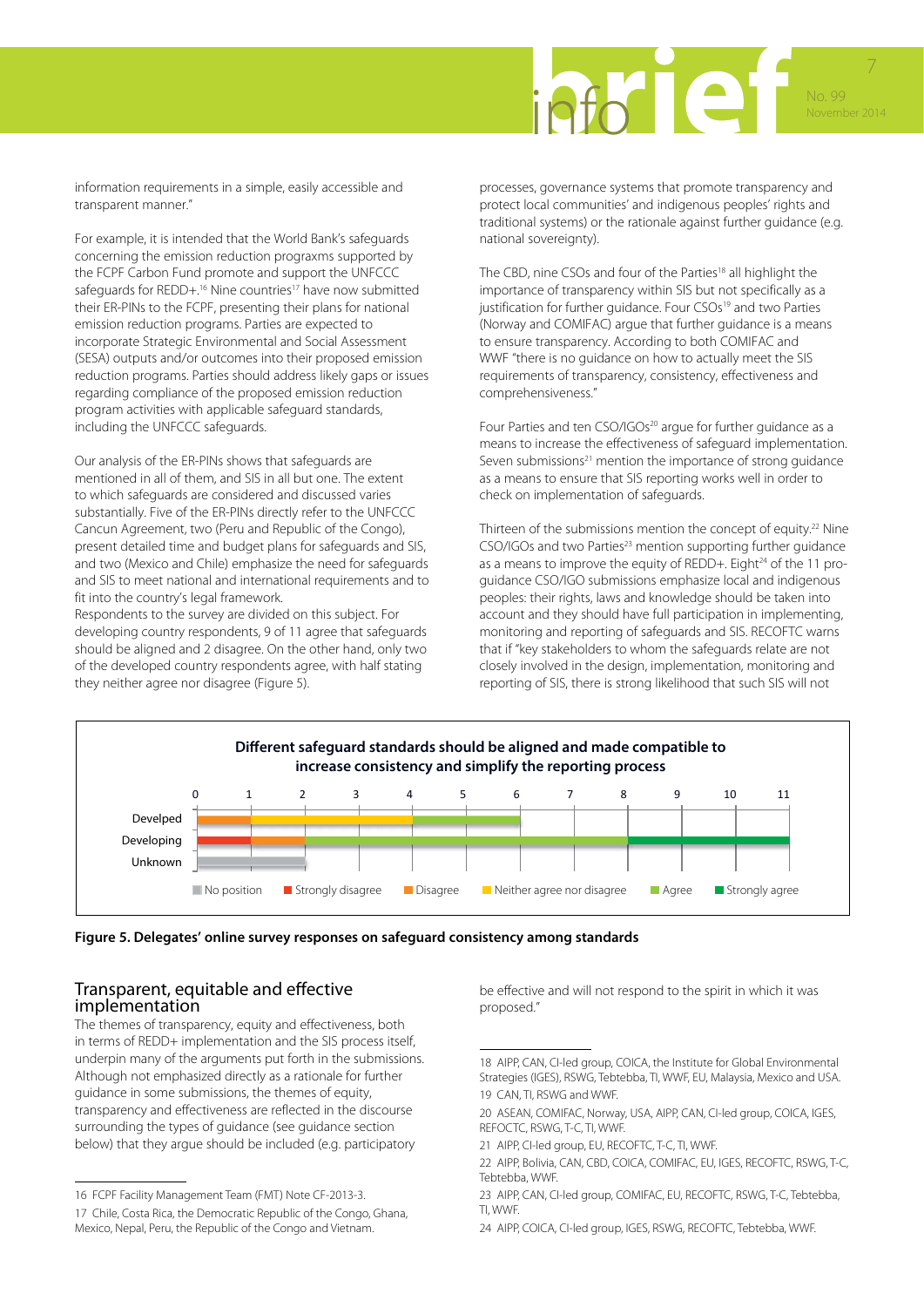

# **Types of guidance**

While all of the submissions address the issue of further guidance in some capacity, some do not specify the types of guidance that is needed. Beyond the wider convergence on the importance of requiring local participation in the process, 18 submissions (7

Party, 11 CSO/IGO) provide some detail on what the guidance should include in terms of the specific components of the SIS. Table 3 provides a summary of the types of guidance specified throughout the submissions.

# **Table 3. Summary of types of guidance** (abbreviations are explained in Table 1)

| <b>Types of guidance</b>                                                                                                                                                          | <b>Developing</b><br>country | <b>Developed</b><br>country | CSO /IGO                                                                 |
|-----------------------------------------------------------------------------------------------------------------------------------------------------------------------------------|------------------------------|-----------------------------|--------------------------------------------------------------------------|
| What guidance should be given?                                                                                                                                                    |                              |                             |                                                                          |
| How to design safeguarding and reporting processes that are<br>adapted to the national and local context                                                                          | <b>ASEAN</b>                 |                             | RSWG, WWF                                                                |
| Outline of the types of information that should be provided as<br>evidence                                                                                                        | <b>Bolivia, COMIFAC</b>      | EU                          | <b>RSWG</b>                                                              |
| The timing of reporting                                                                                                                                                           |                              | EU, USA                     | $T-C$                                                                    |
| The frequency of reporting                                                                                                                                                        |                              | EU                          | RSWG, T-C                                                                |
| Guidance should help countries identify who is best placed to<br>collect information                                                                                              |                              |                             | RSWG, T-C, WWF                                                           |
| Guidance should emphasize the importance of participation of<br>local communities (including women and indigenous peoples) in<br>data collection                                  |                              | EU                          | AIPP, CI-led group,<br>RECOFTC, RSWG, T-C,<br><b>WWF</b>                 |
| Guidance should emphasize the importance of participation of<br>Local communities in data verification                                                                            |                              |                             | AIPP, CI-led group,<br>RECOFTC, T-C, WWF                                 |
| Consequences for lack of compliance with safeguard<br>implementation                                                                                                              |                              |                             | AIPP, T-C                                                                |
| Translation to local languages should be provided                                                                                                                                 |                              |                             | AIPP, RSWG, TI, WWF                                                      |
| What evidence should the guidance require?                                                                                                                                        |                              |                             |                                                                          |
| Political will and resources (including finance allocated) to ensure<br>the effective implementation of safeguards                                                                |                              |                             | CI-led group, RSWG                                                       |
| Engagement of stakeholders in the development of national<br>approach(es) to safeguards, including the SIS                                                                        | <b>ASEAN</b>                 | EU, Norway                  | COICA, IGES, RSWG                                                        |
| Improved governance and addressing corruption                                                                                                                                     |                              |                             | AIPP, RSWG, TI,                                                          |
| Evidence of a legal framework, which includes the laws, policies,<br>regulations, plans or programs relevant to the implementation of<br>the safeguards                           | <b>ASEAN, COMIFAC</b>        | Norway, USA                 | CI-led group, COICA,<br>IGES, RECOFTC,<br>RSWG, WWF                      |
| Current gaps in the legal framework and plans to address those<br>gaps identified                                                                                                 |                              | Norway                      | <b>IGES, RSWG</b>                                                        |
| The institutional framework                                                                                                                                                       |                              |                             | AIPP, CI-led group,<br>RECOFTC, RSWG                                     |
| Coordination between local, provincial, subnational and national<br>governments                                                                                                   |                              |                             | IGES, RSWG,<br>Tebtebba                                                  |
| The compliance framework, which includes channels for addressing<br>grievances, redress mechanisms and mechanisms to protect<br>complainants and whistle-blowers, and enforcement |                              | Norway                      | AIPP, COICA, IGES,<br>RECOFTC, RSWG,<br>Tebtebba, TI, USA,<br><b>WWF</b> |
| How forest cover is monitored and whether and how indigenous<br>peoples and local communities have been involved in the<br>monitoring                                             | <b>COMIFAC</b>               | EU, Norway                  | RSWG, T-C                                                                |
| Biodiversity conservation and prevention of forest loss and<br>conversion                                                                                                         | <b>Bolivia</b>               | EU                          | CBD, RSWG                                                                |
| How the SIS will be improved based on the experiences and lessons ASEAN, COMIFAC<br>learned in the reported period                                                                |                              | EU, Norway                  | IGES, RSWG                                                               |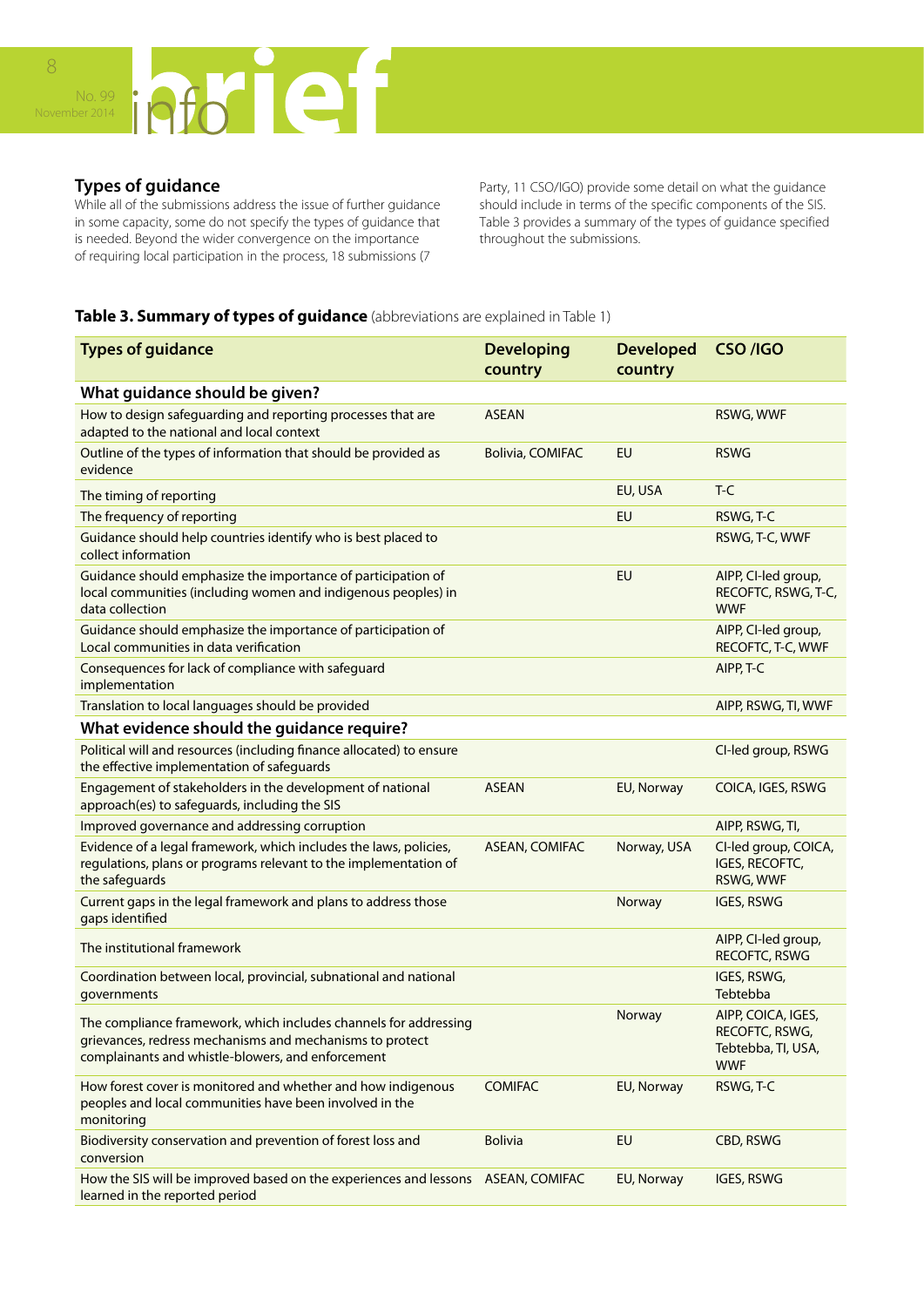

# Guidance on participation

Linking back to the call for increasing transparency, equity and effectiveness of implementation, CSOs strongly emphasize the importance of local participation in both monitoring safeguard compliance and verification of the data collected, and the inclusion of groups who have historically often been excluded (e.g. indigenous people, women and rural communities). Seven submissions<sup>25</sup> call for guidance to require local participation in data collection and five<sup>26</sup> include verification. Four submissions call for translations to local languages.<sup>27</sup> For three CSOs,<sup>28</sup> the importance of indigenous participation in the process at all levels is the central theme of their submissions. Tebtebba states, "Integral to effective mitigation and adaptation to climate change is the participation of women, especially indigenous women, whose historical contribution and roles in these areas have been recognized." The RSWG also asserts that countries should provide evidence of engagement of stakeholders in the process of developing their SIS.

RECOFTC points to community forestry and communitybased forest landscape management as an important existing framework for SIS, implementation, monitoring and reporting. AIPP states that REDD+ countries should ensure the integration of community monitoring systems while designing SIS. Further, "the effective participation of communities in generating, monitoring and validating data for SIS should be guaranteed."

Country submissions, notably that of the EU, also mention these issues but in less detail. For example the EU states: "Stakeholder involvement in the design of a country's SIS and review is of paramount importance. Moreover, involving local communities in the collection and processing of information can enhance cost-effectiveness and ownership. Independent inputs from third parties, including non-governmental actors should be encouraged."

# Guidance on information concerning governance

Governance, of both REDD+ and the forest and land-use sectors, are seen as key determinants of REDD+ outcomes and national capacity to achieve REDD+ objectives. Seventeen of the submissions speak of the need to include information on governance within the SIS. These include calls for evidence of political will and resources to implement safequards,<sup>29</sup> efforts to improve governance and address corruption,<sup>30</sup> and demonstration of the legal framework that is relevant to safeguard implementation.<sup>31</sup> Gaps in the current legal framework and plans to address them were mentioned by Norway and the IGES. The need for coordination between different levels of government (national, provincial or state, local) is highlighted by the RSWG and IGES, and the RSWG also points to the need for evidence regarding the institutional framework(s).

RECOFTC states that SIS need to respect and build upon existing legal, institutional and compliance frameworks. On the other hand, submissions from WWF and the CI-led group state that countries need to demonstrate that existing policy and legal frameworks and other ratified international agreements support implementation of safeguards and SIS. They assert that countries need to show how safeguards translate into the given country's national circumstances and priorities. Interestingly, WWF and the CI-led group submissions say that countries need to make sure their legal or policy frameworks support implementation of safeguards and SIS, whereas most of the ER-PIN countries say that safeguards and SIS need to fit the countries' legal and policy frameworks.

AIPP focus on the importance of recognition and respect of indigenous peoples' customary laws, traditional knowledge and forest governance systems, including their own system of collective decision making and also "legal recognition, protection and implementation of the collective rights of indigenous peoples over their lands, territories and resources." In a similar vein, Tebtebba adds: "to reflect status and trends in the practice, adherence to traditional governance systems by indigenous peoples, and its relation to contemporary institutions and governance practices."

The USA, IGES and Tebtebba submissions also raise points about the need to show how traditional forest governance structures including customary tenure and usage, have been respected. These three submissions support the need to demonstrate whether land tenure and/or land rights are clearly defined and stable in REDD+ eligible areas, and what mechanisms are in place for conflict resolution when they are not. The T-C submission says, "Strengthening communities' rights over forests and effective safeguards implementation is fundamental to the success of all forest policies, including REDD+, and it depends on robust monitoring and reporting systems through the use of community-based and participatory monitoring tools and methodologies." T-C "believe that additional guidance on the SIS must recognize and respect the importance of traditional knowledge and customary governance systems."

COICA, IGES, Norway and RSWG mention the need for a compliance framework that would address grievances and protect whistle-blowers. Transparency International lists five main recommendations to enhance the transparency and the accountability of the SIS. These include reporting on: stakeholder engagement; the effectiveness of the REDD+ grievance mechanisms and anti-corruption standards and actions; increasing access to information and disclosure; and establishment of an independent review mechanism for the SIS.

#### Linking SIS and measurement, reporting and verification (MRV)

Five of the submissions<sup>32</sup> address the carbon safeguards concerning permanence and leakage and the benefit of linking SIS to MRV. The WWF submission provides examples of how established carbon MRV processes are being successfully used to address safeguards.

<sup>25</sup> AIPP, EU, CI-led group, RECOFTC, RSWG, T-C, WWF.

<sup>26</sup> AIPP, CI-led group, RECOFTC, T-C, WWF.

<sup>27</sup> AIPP, RSWG, WWF, TI.

<sup>28</sup> AIPP, COICA and Tebtebba.

<sup>29</sup> CI, RSWG.

<sup>30</sup> RSWG, TI.

<sup>31</sup> COICA, IGES, RECOFTC, RSWG, WWF, ASEAN, COMIFAC, Malaysia, Norway.

<sup>32</sup> CBD, COICA, CI-led group, USA, WWF.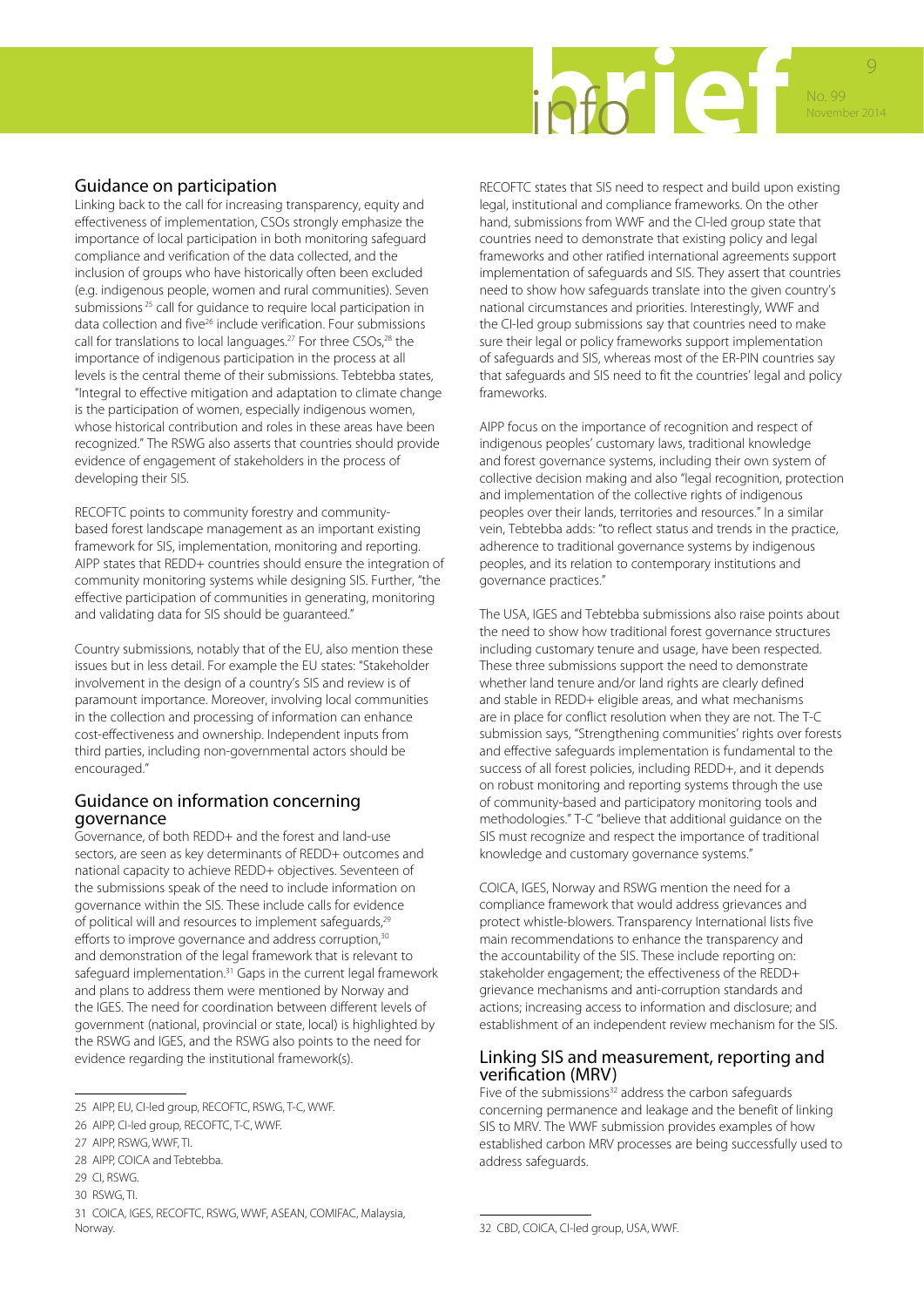

Some CSOs argue for the role of communities in forest carbon monitoring: AIPP state, "Evidence-based studies have shown that community data based on their forest monitoring are as accurate as the data gathered by the trained technical experts." RECOFTC state, "There is now abundant experience that local communities can be effective forest biomass monitors delivering high quality results. It is important that carbon monitoring associated with REDD+ not be undertaken as a separate activity and be combined to the degree possible with safeguards monitoring." WWF provides the example of how a community-MRV system in Guyana "integrates information generated on the ground with information obtained at the national level, linking the national MRV system with the SIS."

Two-thirds of the developed country survey respondents and more than half of those from developing countries agreed that "further guidance would make it easier to monitor and verify REDD+ implementation more broadly," with two developing country respondents disagreeing strongly (Figure 6). In addition, five ER-PIN documents<sup>33</sup> identify the links between carbon MRV and SIS.

through various channels on how all safeguards are addressed and respected." Two submissions (EU, RSWG) call for evidence within SIS reports on how the systems will be improved based on lessons learned.

One survey respondent calls for "regular regional capacity building with strong follow up." There is strong support for the role of South–South capacity building and sharing of lessons learned (half of respondents agree that "South–South capacity building and sharing of lessons learned should dominate over UNFCCC mandates on SIS"). Only five respondents to the survey agree with the statement that "Countries have in-house capacity to deal with SIS without UNFCCC guidance," thus highlighting the need for further capacity building and sharing of lessons learned from in-country experiences (Figure 7).

# **Conclusions and recommendations**

Although some Parties are against providing further guidance on SIS, the majority of submissions and survey respondents are in favor. The most widely supported positions are those





# Capacity building and lessons learned

One component of the SBSTA call for submissions asked countries to highlight challenges and lessons learned. Mexico, Bolivia, Ecuador, COMIFAC and Tebtebba all mention this but then do not provide further discussion on lessons learned.<sup>34</sup> The CI-led group provides examples of in-country experiences in developing SIS and states, "Key lessons from early experiences with REDD+ show that both the process that is used and the specific types of information that are collected are critical." The RSWG includes a list of the type of information that would be useful to share in lessons-learned exchanges. WWF suggests efforts with other conventions could offer lessons and gives the biodiversity safeguards from the CBD Aichi targets as an example. ASEAN is of the view that "drawing from experiences and lessons in developing and operationalizing SIS-REDD+ are crucial in assessing transparency, consistency, comprehensiveness, and effectiveness of information provision

that argue for further guidance as a means to increase the effectiveness of safeguards implementation (14 submissions) and the equity of REDD+ (11). In terms of the types of information that should be included in SIS, information on governance is the most widely requested (17 submissions). Some submissions express concern about respecting sovereignty and favor promoting country-driven approaches while minimizing the burden for creation of and reporting from SIS. Developed country Party submissions emphasize the need for SIS to demonstrate adequate governance and safeguard implementation. CSOs on the other hand, highlight issues around equity and participation of local people in the process. The contrasting views and the trade-offs presented in the submissions suggest that the most viable compromise to move the safeguarding work forward could be to produce guidance on how to develop a country-driven approach<sup>35</sup>—i.e. prioritize what is essential to include in all circumstances and present options for how to provide evidence, depending on the local situation and capacity.

<sup>33</sup> Chile, Democratic Republic of the Congo, Nepal, Peru, Republic of the Congo.

<sup>34</sup> Several publications have addressed the issue of lessons learned from country experiences with SIS: e.g. Boyle and Murphy 2012, Durbin et al. 2013.

<sup>35</sup> Peskett and Todd (2013) outline recommendations for countrydriven SIS.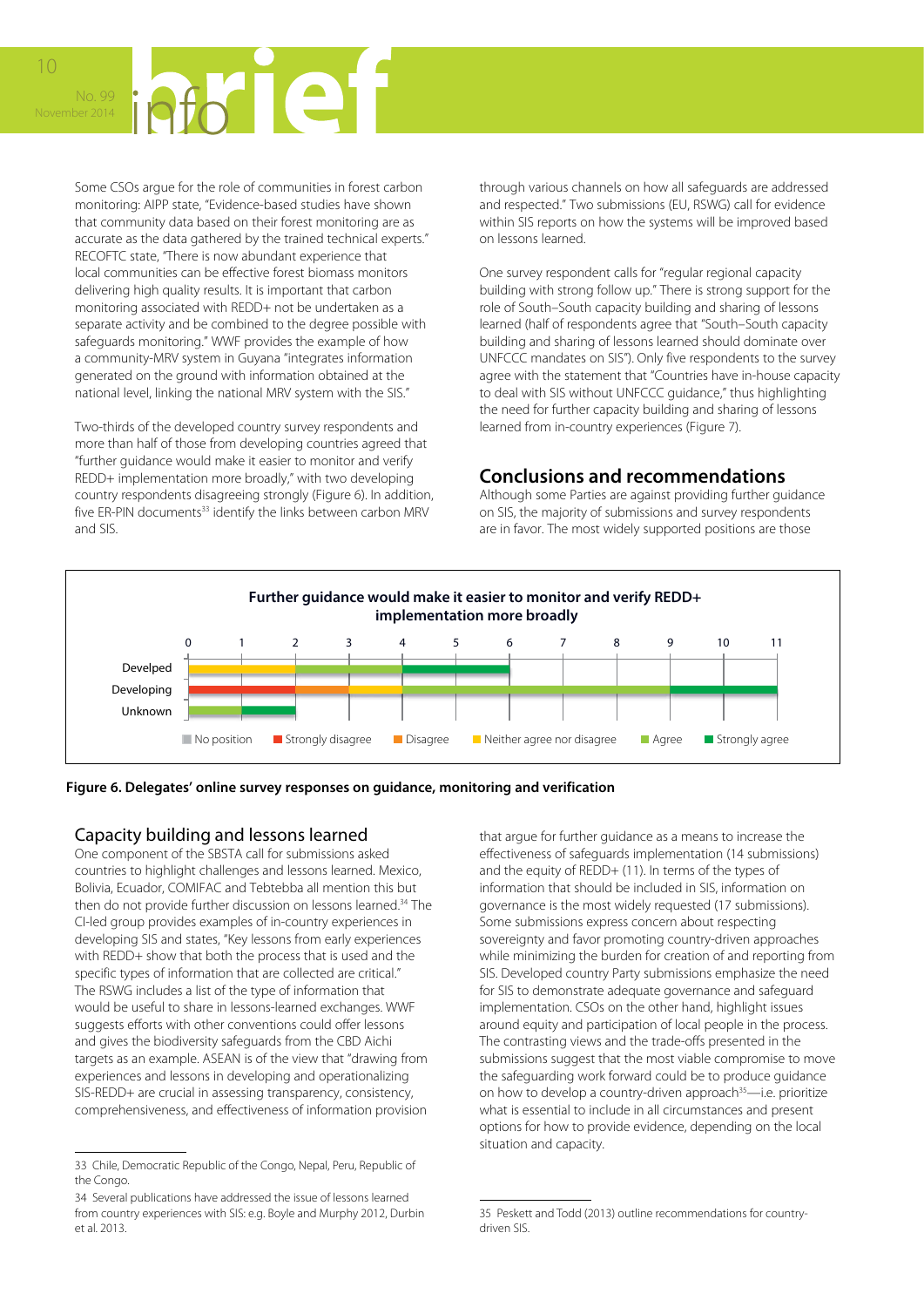





**Figure 7. Delegates' online survey responses on capacity to address safeguard requirements**

Norway suggests that, "Given different circumstances it is sensible for the provision of safeguards information to be approached in a stepwise manner. Developing country Parties could provide information according to their stage of REDD+ implementation, noting that the UNFCCC requires countries to provide information on safeguards throughout the implementation of REDD+ activities…" A similar tiered approach has been suggested to the CBD in the context of biodiversity safeguards under REDD+, based on capacity and availability of evidence (Gardner et al. 2012). Appropriate incentives would need to be developed to encourage Parties to improve their SIS and the lowest tier should be sufficiently rigorous and comprehensive so as to ensure adequate implementation of safeguards and reporting. Given the complex multi-level governance challenges associated with the SIS, international support for SIS development across tiers and throughout the REDD+ phases should include support for improvements across scales and sectors.

Despite some disagreements, the submissions and surveys reveal some areas of convergence surrounding key themes. REDD+ negotiators may find the following list of recommendations, based on these areas of convergence, useful during the negotiations at COP 20 in Lima:

- **•** ensure that strong evidence of compliance with safeguards is provided to REDD+ investors, thereby increasing the potential to receive REDD+ finance;
- **•** promote local participation in all stages of the SIS: design, data collection and verification, and revisions to the system in light of lessons learned;
- **•** promote country-led processes that can adapt to national context and capacities;
- **•** work toward an international SIS guidance framework that provides support to those countries that need and want guidance, while enabling the more advanced countries to continue moving forward;
- **•** simplify the reporting process;
- **•** avoid increasing the burden on REDD+ countries;
- **•** encourage South–South sharing of lessons learned regarding SIS design and implementation;
- **•** explore ways in which capacity building could strengthen country-driven SIS; and
- **•** promote synergies and links between carbon MRV and SIS.

# **Acknowledgements**

The authors gratefully acknowledge funding by the Norwegian Agency for Development Cooperation (Norad), the Australian Department of Foreign Affairs and Trade (DFAT), the European Union, the UK Government, and the CGIAR Research Program on Forests, Trees and Agroforestry (CRP-FTA) with financial support from the CGIAR Fund.

# **References**

- Boyle J and Murphy D. 2012. *Designing effective REDD+ safeguard information systems: Building on existing systems and country experiences*. Manitoba, Canada: International Institute for Sustainable Development (IISD).
- Durbin J, Lhumeau A and Franks P. 2013. *Experience supporting countries to develop safeguard information systems*. REDD+ Standards Fact Sheet. REDD+SES. Accessed on 5 November 2014. http://www.redd-standards.org/files/REDD\_Standards\_ FactSheet\_WEB.pdf
- Durbin J, Lhumeau A, Franks P and Quesada A. 2014. *Experiences, challenges and lessons learned about REDD+ safeguard information systems (SIS).* REDD+ SES Initiative Secretariat. Accessed on 5 November 2014. http://www. unredd.net/index.php?option=com\_docman&task=doc\_ download&gid=13211&Itemid=53
- Gardner TA, Burgess ND, Aguilar-Amuchastegui N, Barlow J, Berenguer E, Clements T, Danielsen F, Ferreira J, Foden W, Kapos V, et al. 2012. A framework for integrating biodiversity concerns into national REDD+ programmes. *Biological Conservation* 154:61–71.